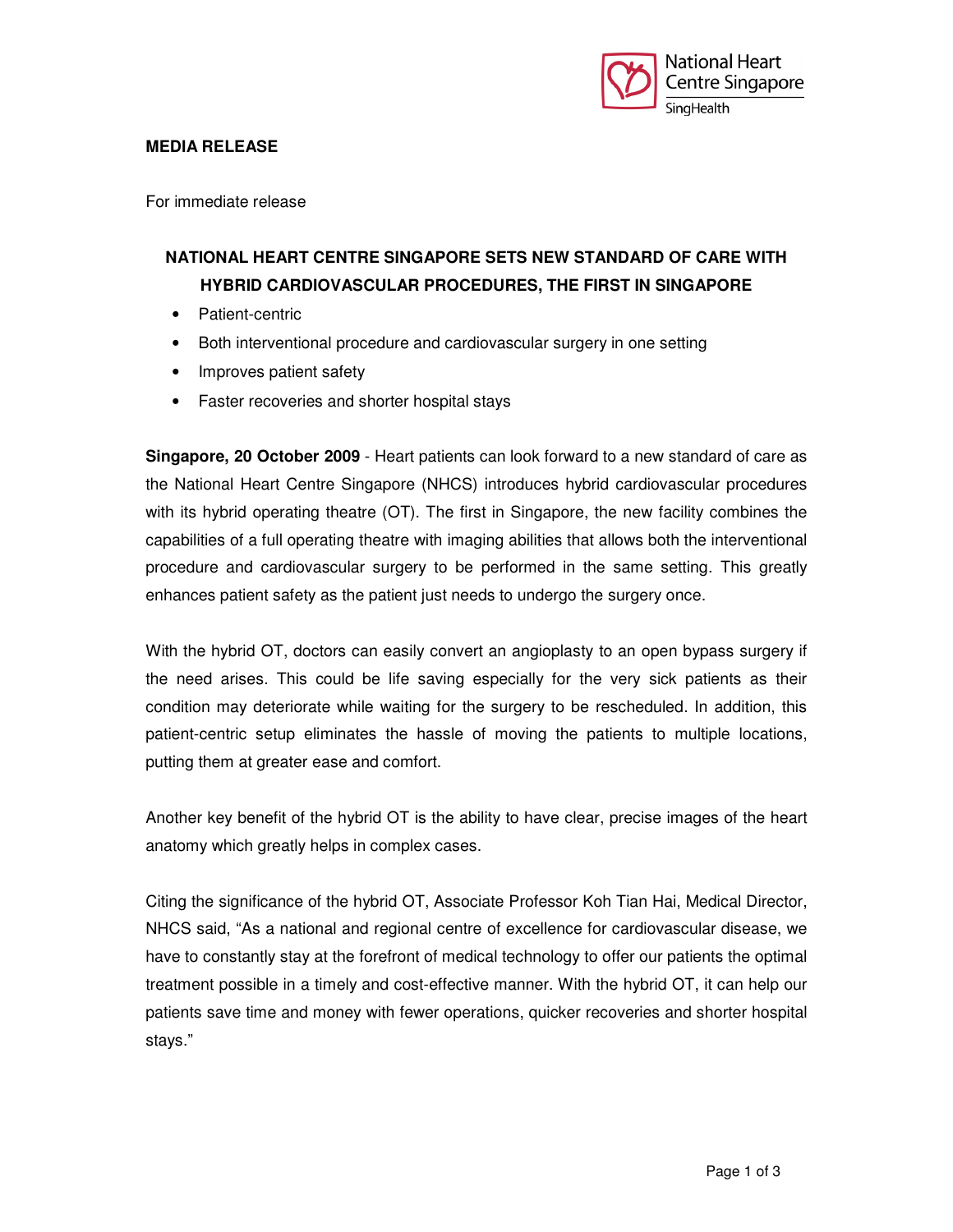

Dr Kenny Sin, Head and Senior Consultant at the Department of Cardiothoracic Surgery, NHCS added, "In patients who will likely require both modalities of treatment, the hybrid theatre combines the best of both worlds, dramatically increasing patient safety. In very highrisk patients where the non-availability of such a facility meant they could not be treated, we can now offer a viable option."

59-year-old Ho Peng Fun was the first to benefit from this new setup. A retiree, Mr Ho had three blockages in his arteries, causing him to suffer a heart attack in April 2009. After a successful acute angioplasty done then, he was recommended a hybrid coronary revascularisation to clear his remaining two blockages. On 20 August 2009, Dr Lim Yeong Phang, Consultant, Department of Cardiothoracic Surgery and Dr Paul Chiam, Consultant, Department of Cardiology at the NHCS performed the first hybrid procedure in its new hybrid OT. After an 11-day stay in the hospital, Mr Ho was discharged and has recovered well. Since its inception, two successful hybrid procedures have been carried out, the other one being the percutaneous aortic valve replacement.

The hybrid OT is designed to handle both minimally invasive and open-heart procedures. The range of procedures that can be performed include minimally invasive cardiac surgical procedures, thoracic aneurysm stent grafts, diagnostic and therapeutic percutaneous vascular procedures, abdominal aneurysm stent grafts, combined open and endovascular procedures and percutaneous aortic valve replacements.

This year, NHCS crossed the 20,000 cardiac surgeries mark, a significant milestone as it reflects the maturity of the centre's clinical expertise, reinforcing its status as a national and regional referral centre for cardiovascular disease.

\_\_\_\_\_\_\_\_\_\_\_\_\_\_\_\_\_\_\_\_\_\_\_\_\_\_\_\_\_\_\_\_\_\_\_\_\_\_\_\_\_\_\_\_\_\_\_\_\_\_\_\_\_\_\_\_\_\_\_\_\_\_\_\_\_\_\_\_\_

## **Media Contact**

Ms Jessica Koh Assistant Manager, Corporate Development National Heart Centre Singapore Tel: 6236 7418 Email: jessica.koh.l.c@nhc.com.sg